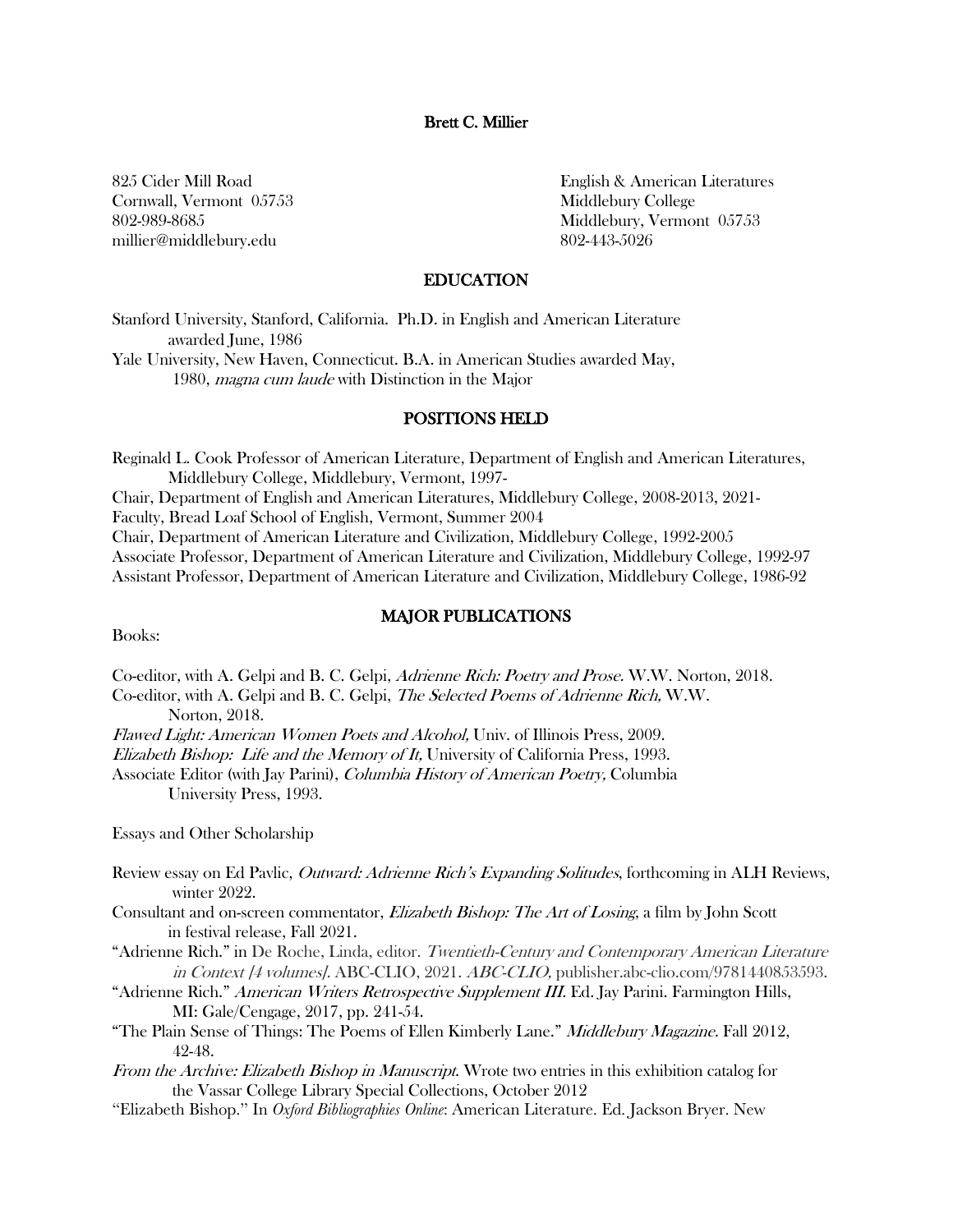York: Oxford University Press, August 2012. Revised 2017, 2021

http://www.oxfordbibliographies.com/browse?module\_0=obo-9780199827251

"Mentoring and the Female Poet's Voice."  $ALH23:1$  (Spring 2011), pp. 117-125. (refereed)

"Elizabeth Bishop in Key West." The Secret of Salt: An Indigenous Journal, No. 3 (2007), pp. 218-221.

- "Chelsea 8: American Political Poetry at Midcentury." In Robert Duncan and Denise Levertov: The Poetry of Politics and the Politics of Poetry, ed. Albert Gelpi and Robert Bertholf. pp. 93-108. Stanford University Press, 2006.
- "Poetry of the Midwest" in the *The American Midwest: An Interpretive Encyclopedia*. Ed. Richard Sisson, et al. pp. 456-459. Indiana University Press, 2006.
- "Marianne Moore" in the Oxford Encyclopedia of American Literature, ed. Jay Parini. Oxford University Press, 2004, Vol. 3, pp. 160-66. Reprinted in the Oxford Research Encyclopedia of Literature, 2017.
- "Stanley Kunitz" in the Oxford Encyclopedia of American Literature, ed. Jay Parini. Oxford University Press, 2004, Vol. 2, pp. 394-96. Revision published in the Oxford Research Encyclopedia of Literature, 2017.
- "The Prodigal: Elizabeth Bishop and Alcohol," Contemporary Literature 39:1 (Spring 1998), pp. 54-76. (Refereed)
- "Elizabeth Bishop," Dictionary of Literary Biography 169: American Poets Since World War II (Fifth Series), pp. 35-53 (1996).
- "Louise Bogan," *Dictionary of Literary Biography* 169: American Poets Since World War II (Fifth Series), pp. 54-62 (1996).
- "Elusive Mastery: The Drafts of Elizabeth Bishop's `One Art," New England Review, 13:2 (Spring, 1991), 121-29. (Refereed) Reprinted in Elizabeth Bishop: The Geography of Gender, ed. May-Lombardi, University of Virginia Press, 1993, pp. 233-43. Reprinted in The Writer's Home Companion, ed. Joan Bolker, Henry Holt, 1997, pp. 101-116. Reprinted in part in Literature: An Introduction, Gioia and Kennedy, eds. (Harper Collins, 1997 & sub. eds.) and in Literature and its Writers, Ann Charters and Samuel Charters, eds., (Bedford/St. Martin's, 2000 and sub. eds).
- "Modesty and Morality: George Herbert, Gerard Manley Hopkins, and Elizabeth Bishop." Kenyon Review XI:2 (Spring,1989), 47-56. (Refereed)
- "A Modest Challenge: Elizabeth Bishop Meets Ezra Pound." Verse 4:3 (December 1987), 37-49. (Refereed)

### RECENT CONFERENCE PAPERS

- "Adrienne Rich in the Age of Trump." American Literature Association Poetry Symposium, Washington, DC, 22 February 2020.
- "Guy Vanderhaeghe's Borderlands." Association of Canadian Studies in the United States biannual conference, Las Vegas, NV, 15 October 2015.
- "Elizabeth Bishop at 100," panel member, Elizabeth Bishop Centennial Conference, New York University, November 15, 2012.
- "Studies for an Actress: The Last Poems of Jean Garrigue." National Poetry Foundation Conference on Poetry of the 1970s, Orono, ME 15 June 2008.
- "Elizabeth Bishop and the Biographical Burden." American Literature Association, San Francisco, CA May 27, 2006.
- "'Five Under Thirty': West Village Poets 1940-49." National Poetry Federation Conference on Poetry of the 1940s. Orono, Maine. June 23, 2004.
- "Jean Garrigue: Incantatory Poet." American Literature Association, San Francisco, CA. May, 2004.
- "Elizabeth Bishop as Political Poet," American Literature Symposium on 'Elizabeth Bishop's Worlds' Cancun, Mexico; December 15, 2003.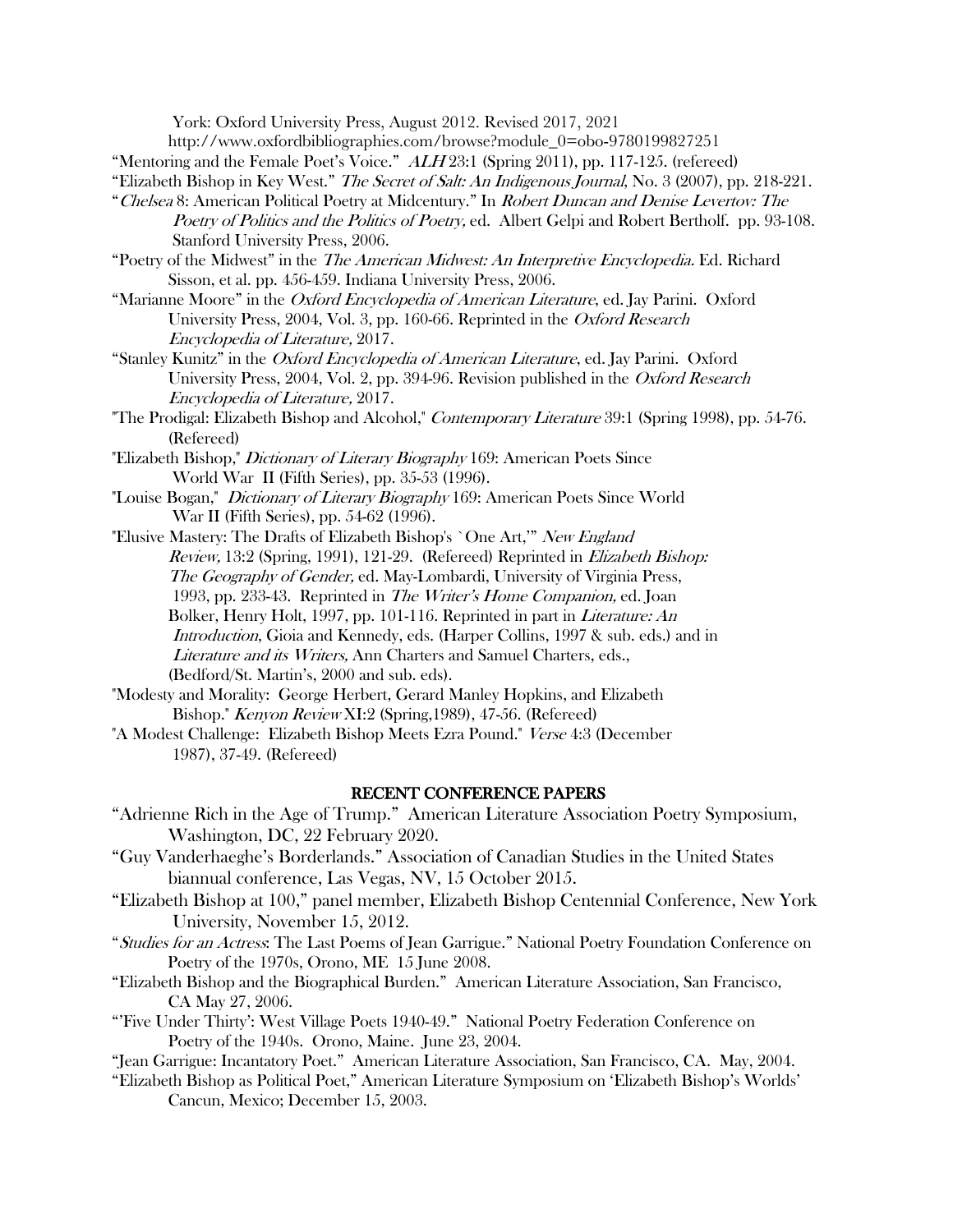- "Chelsea 8: American Political Poetry at Midcentury," Poetry and Politics Symposium, Stanford University, November 7, 2003.
- "Whither Jean Garrigue?" American Literature Association Symposium on Twentieth Century Poetry; Long Beach, CA, March 15, 2003.
- "'I Love You More Than Drink': American Women Poets and Alcohol." American Literature Association Conference, Long Beach, California; May 27, 2002
- "'O Breath': Asthma, Alcohol and Geography in Elizabeth Bishop's Life." Panel organizer and presenter, International Conference on "The Art of Elizabeth Bishop," Ouro Preto, MG, Brazil, May 19, 1999
- "'Things Cleared Up Finally': The Last Books of the Middle Generation," American Literature Association Symposium on Contemporary Literature, Los Cabos, Mexico, November, 1998

## RECENT INVITED TALKS AND LECTURES

"Reading Modern Poetry" Elder College, Middlebury, Vermont, February 2, 9, 16, 2018.

- "The American Novel," Orton Foundation, Rutland, Vermont 2 March 2015
- "Flawed Light." Hawthorne Society, Middlebury, VT. 9 May 2011.
- "Poetry and Alcohol." Literature and Medicine Seminar, Porter Hospital, Middlebury, VT. 21 September 2009.
- "Elizabeth Bishop in Key West." Studios of Key West Lecture Series, Key West, Florida. 12 December 2007.

# HONORS AND GRANTS

Marian and Jasper Whiting Foundation Travel Grant: "Following the Footsteps of Gerard Manley Hopkins" in England, Wales, and Ireland. 14 September-13 October 2019. NEH Enduring Question course development grant (with 3 Middlebury colleagues), for "What is the Good Life, and How Do I Live it?" (Sophomore Seminar in the Liberal Arts), 2013-2016 Fulbright Teaching Award, University of Yaounde I, Yaounde, Cameroon, 2013-14 Canadian Embassy Faculty Enrichment Grant, 2007 Salzburg Seminar, Presidential Fellowship, "American Literature: Aesthetics and Multiculturalism" April, 2003 National Endowment for the Humanities Research Grant, 2002 Reginald L. Cook Professorship in American Literature, Middlebury College (1997-present) Ada Howe Kent Research Grant, 1997-98 (declined); 1999-2000 Fellowship, Bread Loaf Writers Conference, 1993 Nomination, Pulitzer Prize (for *Elizabeth Bishop: Life and the Memory of It*), 1993 Andrew W. Mellon Faculty Fellowship in the Humanities, Harvard University, 1989-90

### INSTITUTIONAL AND PROFESSIONAL SERVICE

At Middlebury College:

Appeals Council 2005-2008, 2016-2019

Selection Committee for Watson Fellowship Nominees (2015-2021)

Selection Committee for student Fulbright Fellowship Nominees, (2015-2018)

Search Committee, Psychology Department tenure track hire (2017)

Ad Hoc Committee on Changes to the Faculty Review system (2016-17)